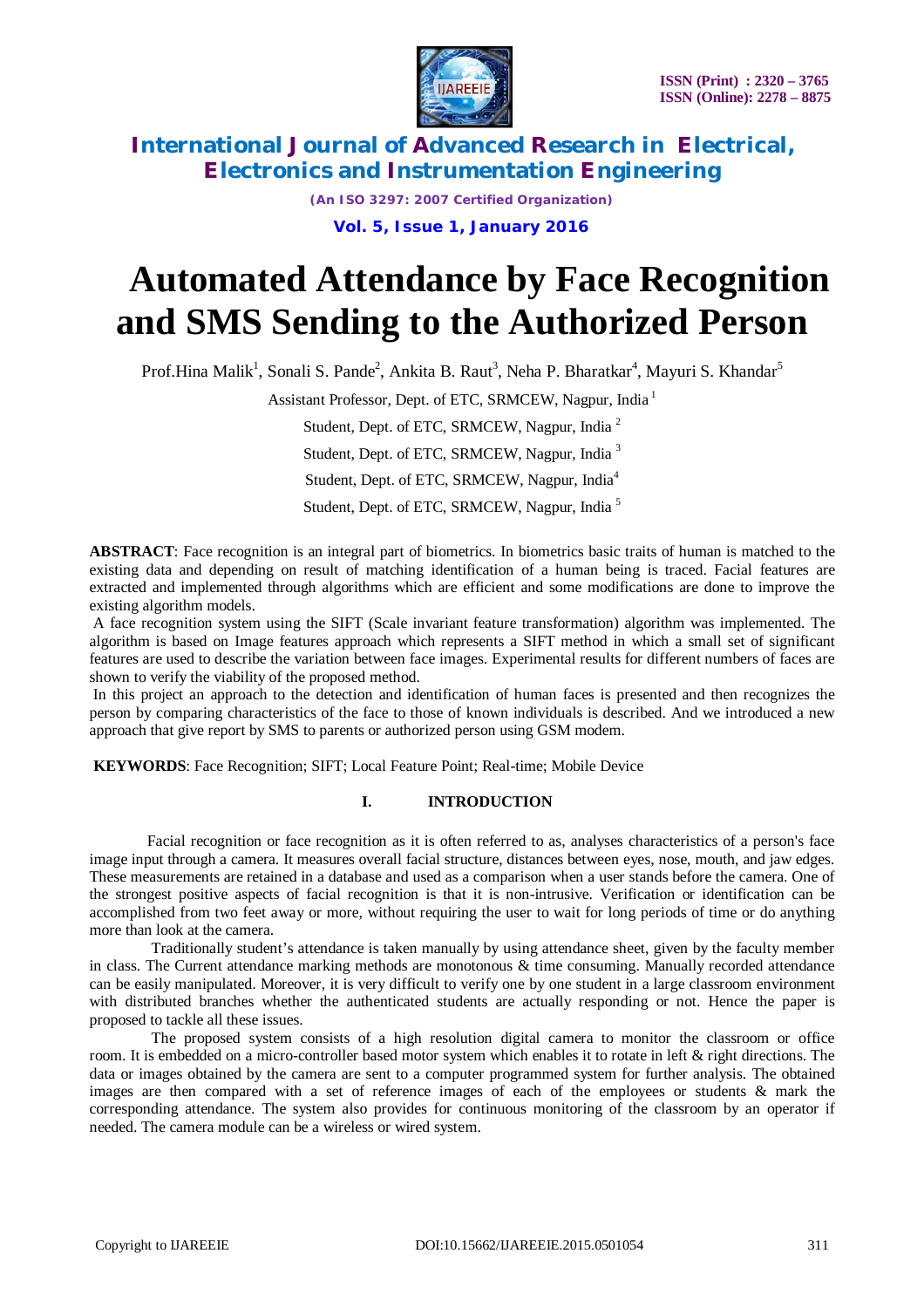

*(An ISO 3297: 2007 Certified Organization)*

### **Vol. 5, Issue 1, January 2016**

### **II. MATH**

#### **Lowe's Scale-space Interest Points:**

| ш | Laplacian of Gaussian kernel         |
|---|--------------------------------------|
|   | Scale normalised $(x by scale2)$     |
|   | Proposed by Lindeberg                |
| ш | Scale-space detection                |
|   | Find local maxima across scale/space |
|   | A good "blob" detector               |

$$
G(x, y, \sigma) = \frac{1}{\sqrt{2\pi}\sigma} e^{-\frac{1}{2}\frac{x^2 + y^2}{\sigma^2}}
$$





$$
\nabla^2 G(x, y, \sigma) = \frac{\partial^2 G}{\partial x^2} + \frac{\partial^2 G}{\partial y^2}
$$

Lowe's Scale-space Interest Points: Difference of Gaussians



Gaussian is an ad hoc solution of heat diffusion equation

$$
\frac{\partial G}{\partial \sigma} = \sigma \nabla^2 G.
$$

 $\blacksquare$ Hence

 $G(x, y, k\sigma) - G(x, y, \sigma) \approx (k-1)\sigma^2 \nabla^2 G.$ 

 $\blacksquare$  k is not necessarily very small in practice

**III. EQUATIONS**

# **Eliminating the Edge Response**<br>■ Reject flats:

Reject flats:

 $\blacksquare$  $|D(\hat{x})| < 0.03$ 

Reject edges: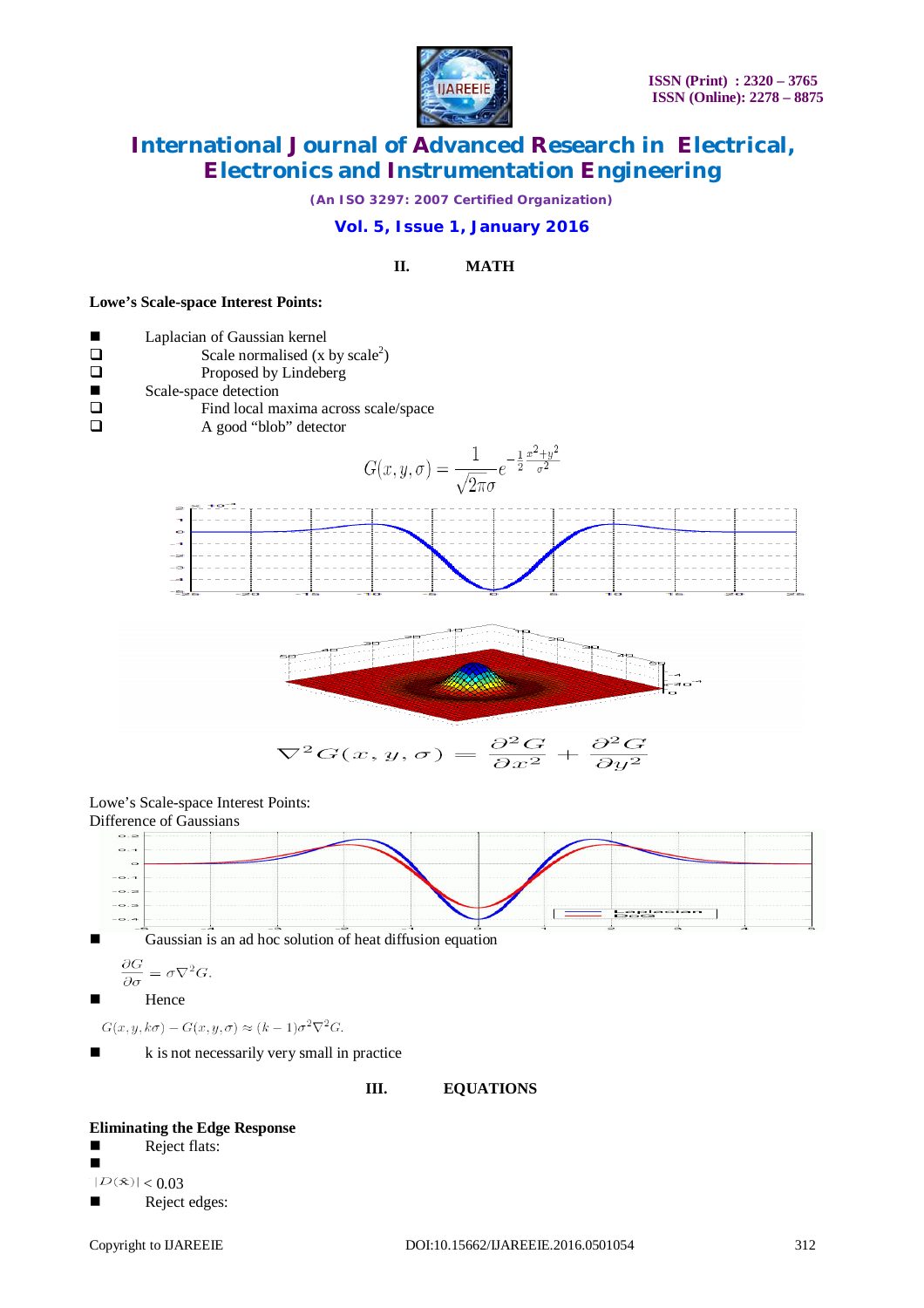

*(An ISO 3297: 2007 Certified Organization)*

**Vol. 5, Issue 1, January 2016**

$$
\mathbf{H} = \left[ \begin{array}{cc} D_{xx} & D_{xy} \\ D_{xy} & D_{yy} \end{array} \right]
$$

 $\blacksquare$ 

Let  $\alpha$  be the eigen value with larger magnitude and  $\beta$  the smaller

 $\text{Tr}(\mathbf{H}) = D_{xx} + D_{yy} = \alpha + \beta,$  $\mathrm{Det}(\mathbf{H}) = D_{xx}D_{yy} - (D_{xy})^2 = \alpha\beta.$ 

Let  $r = \alpha / \beta$ . So  $\alpha = r\beta$ 

$$
\frac{\text{Tr}(\mathbf{H})^2}{\text{Det}(\mathbf{H})} = \frac{(\alpha+\beta)^2}{\alpha\beta} = \frac{(r\beta+\beta)^2}{r\beta^2} = \frac{(r+1)^2}{r},
$$

 $(r+1)^2/r$  is at a min when the 2 eigen values are equal.

 $r < 10$ 

#### **IV. RESULTS AND DISCUSSION**

• Block diagram of Automatic attendance system is shown below.

In this, Camera is used for capturing the current images.

In PC MATLAB, GUI tool is implement.

• MATLAB has an feature as external interface we connect MATLAB to any external electronic IC or communicate with any embedded system application.Using RS232 we will give the instructions to AT89S52 controller , then controller operate the motors and sensors according the MATLAB instrictions.

Max232 IC is a specialized circuit which makes standard voltages as required by RS232 standards.

• This IC provides best noise rejection and very reliable against discharges and short circuits.

MAX232 IC chips are commonly referred to as line drivers.

Radio-frequency identification (RFID) is the use of a wireless non-contact system that uses radio-frequency electromagnetic fields to transfer data from a tag attached to an object, for the purposes of automatic identification and tracking.

Some tags require no battery and are powered by the electromagnetic fields used to read them.

• Others use a local power source and emit radio waves (electromagnetic radiation at radio frequencies).

• The tag contains electronically stored information which can be read from up to several metres (yards) away.

Unlike a bar code, the tag does not need to be within line of sight of the reader and may be embedded in the tracked object.

• Image matching is a fundamental aspect of many problems in computer vision, including object or scene recognition, solving for 3D structure from multiple images, stereo correspondence, and motion tracking.

The cost of extracting these features is minimized by taking a cascade filtering approach, in which the more expensive operations are applied only at locations that pass an initial test.

• Following are the major stages of computation used to generate the set of image features:

A. Scale-space extrema detection: The first stage of computation searches over all scales and image locations. It is implemented efficiently by using a difference-of-Gaussian function to identify potential interest points that are invariant to scale and orientation.

B. Keypoint localization: At each candidate location, a detailed model is fit to determine location and scale. Keypoints are selected based on measures of their stability.

C. Orientation assignment: One or more orientations are assigned to each keypoint location based on local image gradient directions. All future operations are performed on image data that has been transformed relative to the assigned orientation, scale, and location for each feature, thereby providing invariance to these transformations.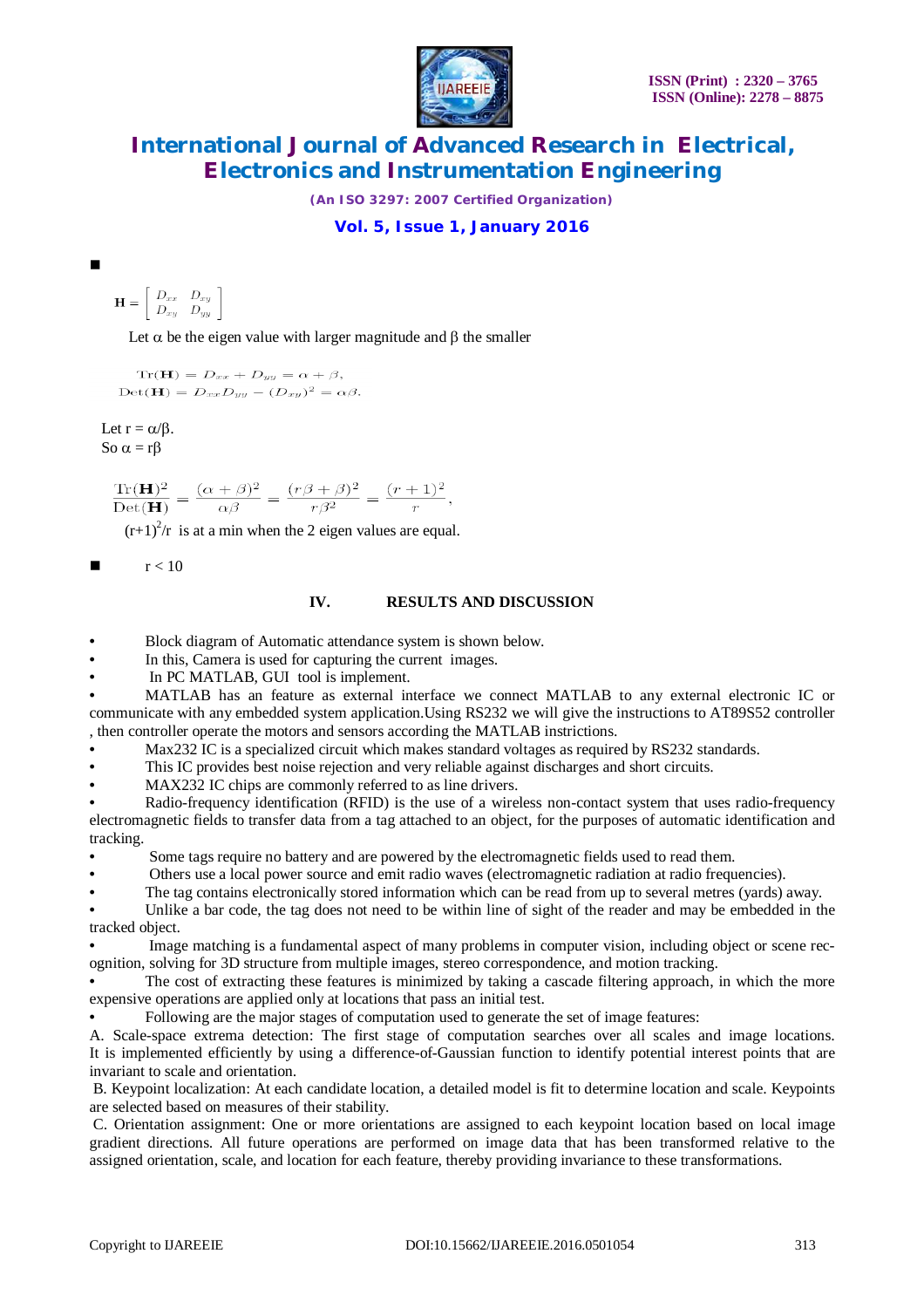

*(An ISO 3297: 2007 Certified Organization)*

### **Vol. 5, Issue 1, January 2016**

D. Keypoint descriptor: The local image gradients are measured at the selected scale in the region around each keypoint. These are transformed into a representation that allows for significant levels of local shape distortion and change in illumination.

• This approach has been named the Scale Invariant Feature Transform (SIFT), as it transforms image data into scale-invariant coordinates relative to local features. An important aspect of this approach is that it generates large numbers of features that densely cover the image over the full range of scales and locations. A typical image of size 500x500 pixels will give rise to about 2000 stable features (although this number depends on both image content and choices for various parameters).

Global System for Mobile (GSM) is a second generation cellular standard developed to cater voice services and data delivery using digital modulation.

### **Block diagram:**



Fig .1 Block diagram of Automatic attendance system

#### **Electronic Image Files Idea of SIFT:**

Image content is transformed into local feature coordinates that are invariant to translation, rotation, scale, and other imaging parameters



Fig.2 Idea of SIFT in image file

### **Lowe's Key point Descriptor (shown with 2 X 2 descriptors over 8 X 8):**

gradient magnitude and orientation histograms: sum of gradient magnitude orientation at each point<br>at each direction weighted by a Gaussian

weighted by a Gaussian



Fig.3 Lowe's Key point Descriptor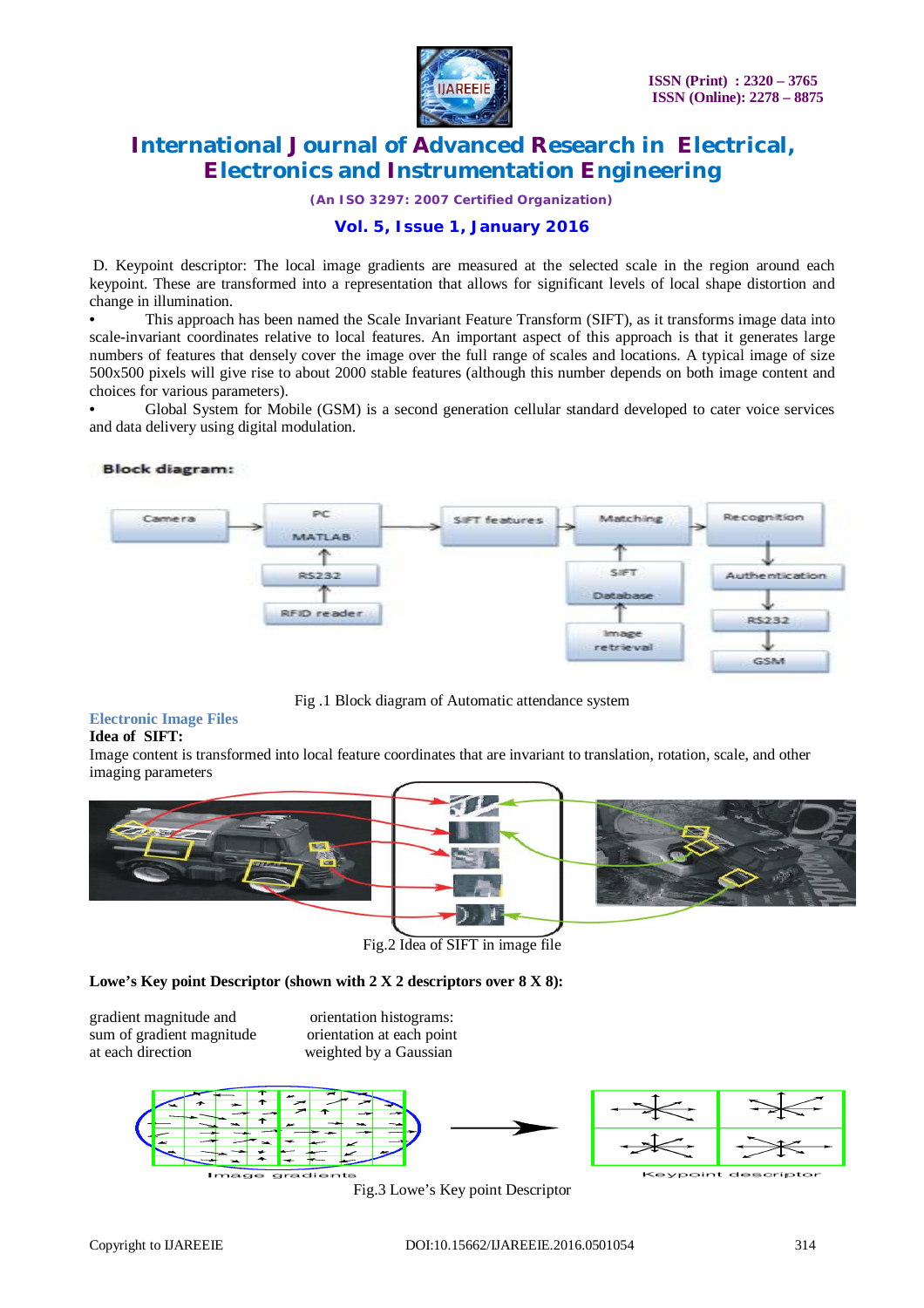

*(An ISO 3297: 2007 Certified Organization)*

### **Vol. 5, Issue 1, January 2016**

In experiments, 4x4 arrays of 8 bin histogram is used, a total of 128 features for one keypoint . **Face Database:**

Two benchmark databases are employed for comparison purposes. The first AT &T face different orientations and facial expressions for each subject. The image size is  $112*92$  pixels. There is an average of 70 SIFT features extracted from each image. Figure I shows a sample of images for one subject.

• The second database is Yale face database [1]. It contains 165 images for 15 subjects, with 11 images/person. The images contain different facial expressions and illumination conditions for each subject. The image size is 243\*320pixels, and an average of 230 SIFT features are extracted for each image. Figure(b) shows a sample of images from this database.

• The raw faces were used without any kind of pre processing (cropping, normalization, histogram equalization, etc.) to access the robustness of the algorithms in the comparison.

Figure 1: AT&T Face Database



(b) images with SIFT features

#### **Regulated power supply:**

- This project uses regulated 5V, 500mA power supply.
- 7805 three terminal voltage regulator is used for voltage regulation.
- Bridge type full wave rectifier is used to rectify the ac output of secondary of 230/12V step down transformer.



Fig.4 Regulated Power supply

#### **Microcontroller:**

• A microcontroller is a small computer on a single integrated circuit consisting of a relatively simple CPU

- combined with support functions such as a crystal oscillator, timers, watch dog timer, serial and analog I/O etc.
- Microcontrollers are also used in scientific, high technology, and aerospace projects.
- Microcontrollers are designed for small or dedicated applications.
- Block diagram and pin diagram of microcontroller is given below.
- 8052 is an 8-bit processor, meaning that the CPU can work on only 8 bits of data at a time.
- Data larger than 8 bits has to be broken into 8-bit pieces to be processed by the CPU.
- 8052 is available in different memory types such as UV-EPROM, Flash and NV-RAM.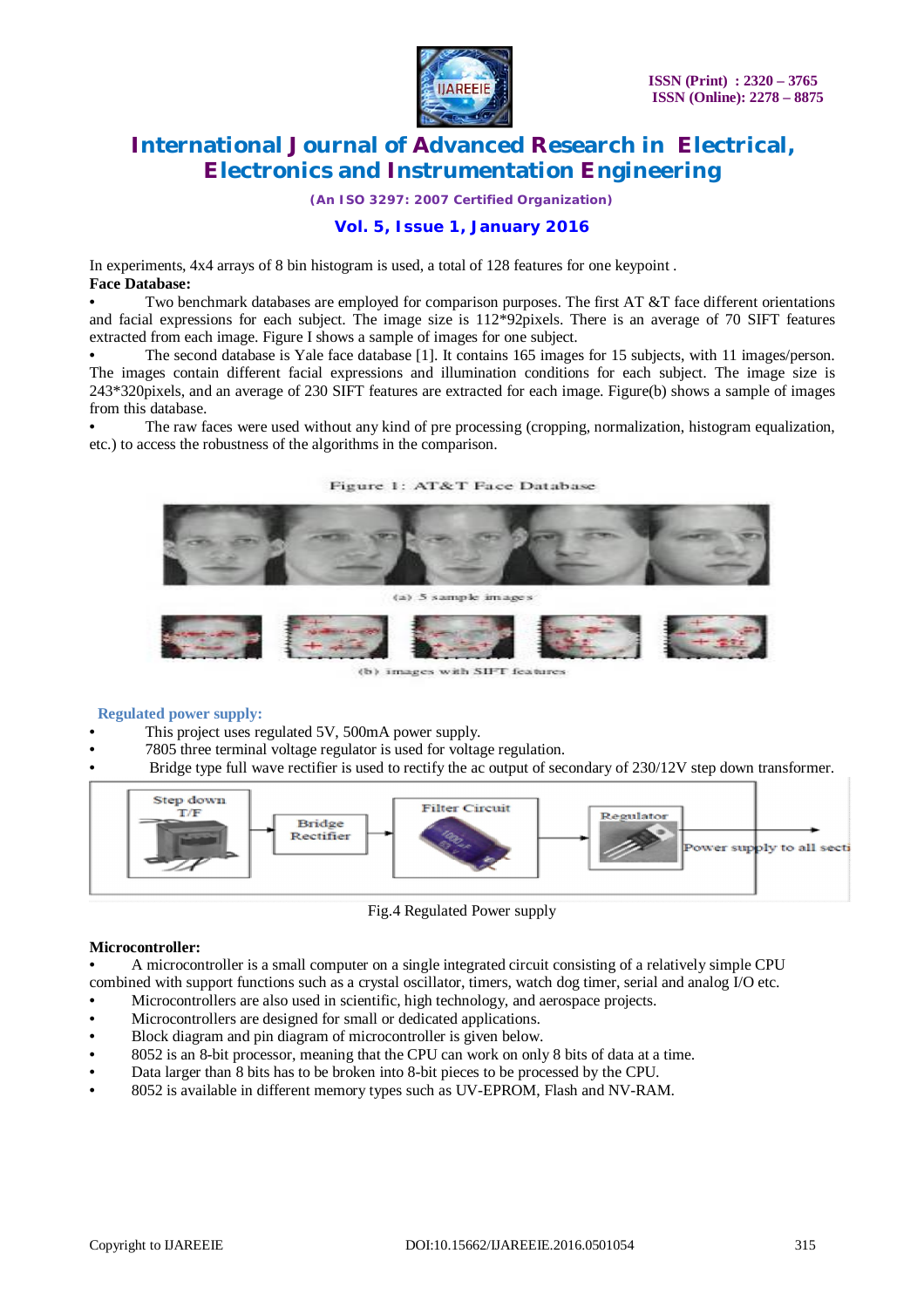

*(An ISO 3297: 2007 Certified Organization)*

### **Vol. 5, Issue 1, January 2016**

#### **Block Diagram**



Block diagram of microcontroller

Fig.5

## **Pin diagram of microcontroller:**

Fig.6 Pin diagram of microcontroller



#### **ACKNOWLEDGMENT**

With profound feeling of immense gratitude and affection, we express our whole hearted thanks to our guide **Prof. Hina Malik** of **Smt. Rajshree Mulak College of Engineering for Women, Nagpur** who has given us timely and affectionate guidance through the various pitfalls and obstacles encountered during the project. We would also like to